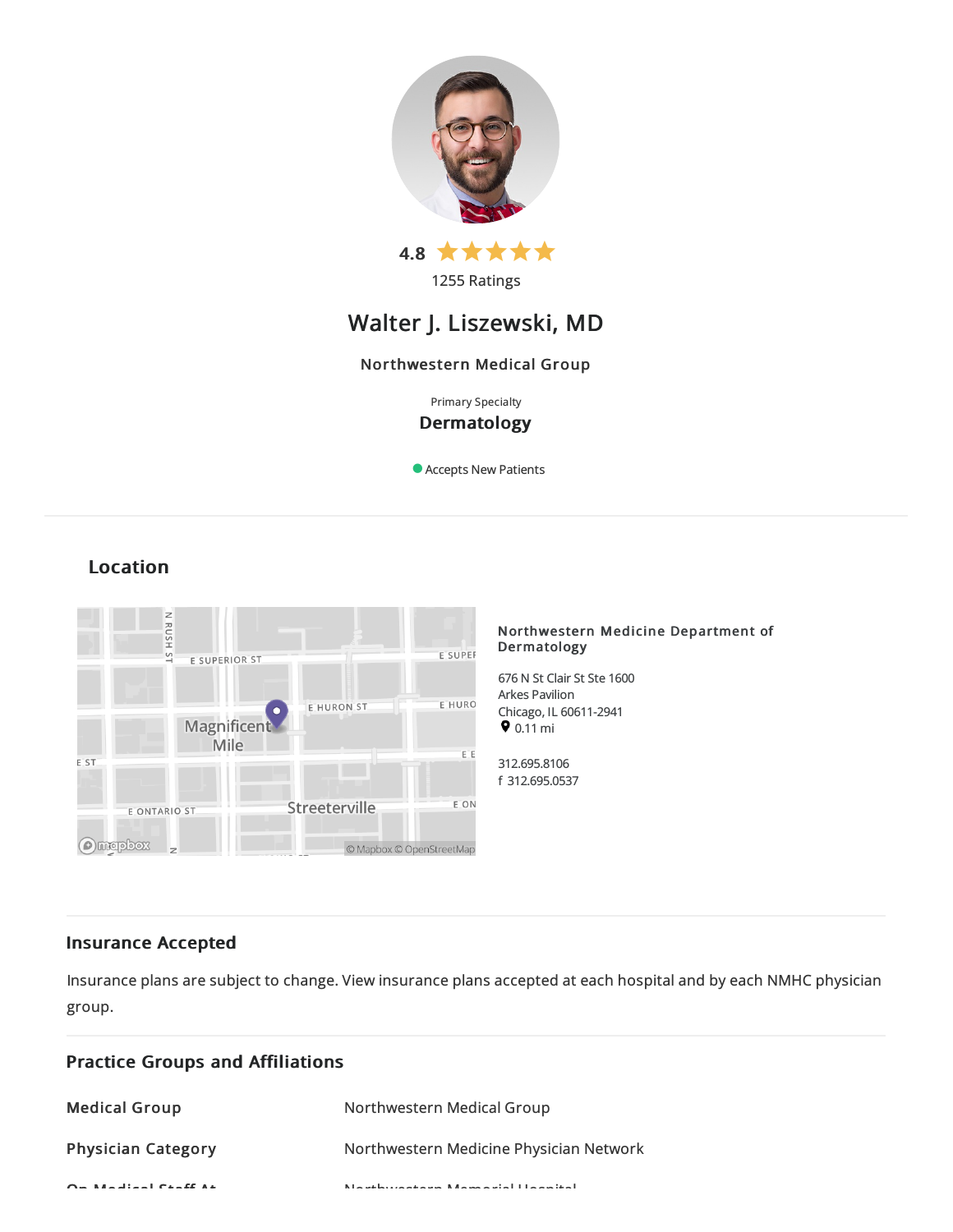## Education

| <b>Medical Education</b> | MD, Tulane University School of Medicine - 2015 |
|--------------------------|-------------------------------------------------|
| Internship               | Louisiana State University - 2016               |
| Residency                | University of Minnesota - 2019                  |

## Board Certifications

American Board of Dermatology - Dermatology (Certified)

## Practice Focus Areas

Acne Contact Dermatitis Eczema Skin Cancer Warts

General Dermatology Patch Testing Rosacea

## Ratings & Reviews

At Northwestern Medicine, our patient's feedback is important to us. While different care providers have their own unique strengths, we strive to be as transparent as possible with our quality of care. Read more

## Care Provider Ratings

Overall rating



Reviews From Patients 339 Reviews

AUGUST 252021

## He was on time, efficient and thorough.

#### AUGUST 232021

He took time to explain things thoroughly and answer any questions I had.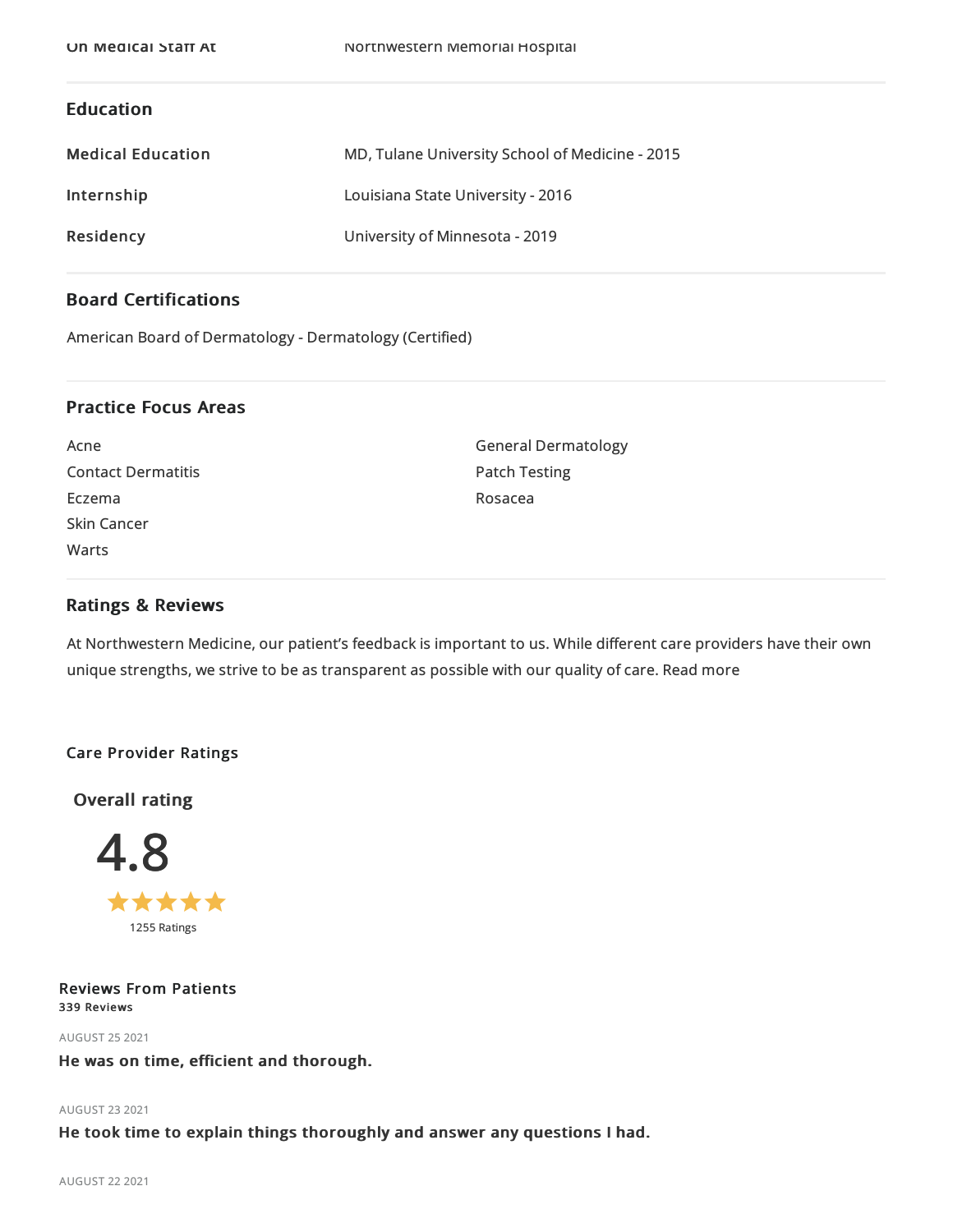## Detailed Personal

AUGUST 222021

#### I like my doctor

AUGUST 212021

## polite

AUGUST 212021

Courteous. Appeared sincere.

#### AUGUST 192021

Dr Liszweski was great. Very friendly. Took time to explain. Showed genuine interest in my health.

AUGUST 192021

Great bedside manner.

#### AUGUST 172021

Excellent at spotting skin cancers. I don A¢â, ¬â, ¢t give 10s

#### AUGUST 172021

Dr. Liszewski is excellent. He is highly knowledgeable, articulate, answers all questions thoroughly and thoughtfully, and has a warm bedside manner. IA ca,-a, tve sent several of my friends to him, and they $\tilde{A}$ Ca, $-\hat{a}$ , Cve also had excellent experiences with him.

#### AUGUST 132021

Extremely knowledgeable and taught me how to deal with my allergies

#### AUGUST 132021

He is very thorough, informative and kind.

AUGUST 132021

He's easy to talk to about your condition.

AUGUST 102021

My experience met all my expectations in a provider.

AUGUST 82021

Excellently explains everything thoroughly

#### AUGUST 72021

excellent care and communication

#### AUGUST 42021

Competence Efficiency Caring attitude Great communication skills

#### AUGUST 32021

He was very approachable and gave me knowledgeable information to make decisions about my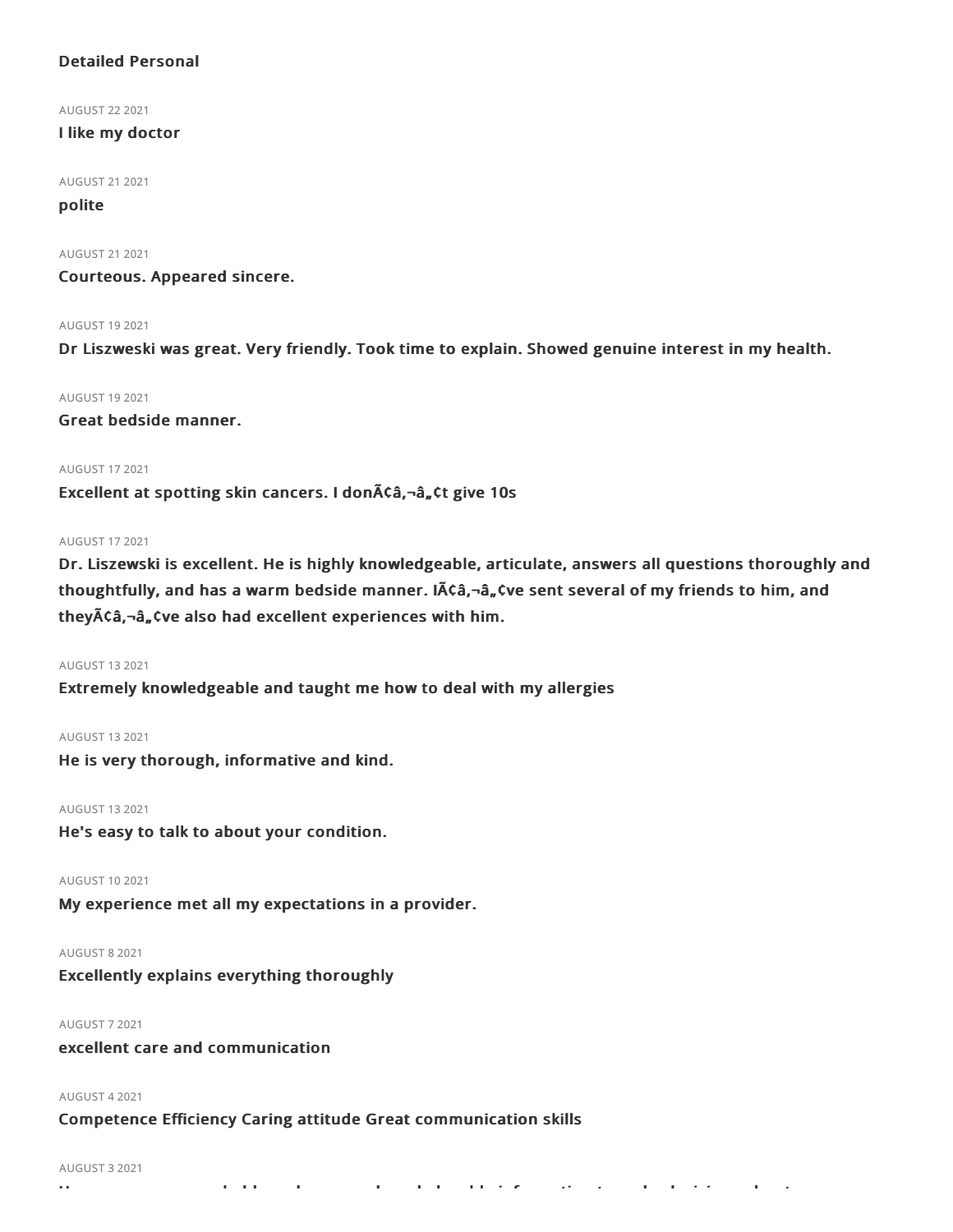He was very approachable and gave me knowledgeable information to make decisions about my treatment.

#### AUGUST 32021

He was friendly, knowledgeable, very helpful. He even called later after the appointment to tell me about a shampoo he thought could work for me.

#### AUGUST 32021

Competent. Friendly. Confident. Explained what he was doing. Good rapport with his team. (Not his fault, but only criticism of visit is crowded and a bit cluttered Office space.

AUGUST 32021

He explained everything he was doing in layman term

AUGUST 32021 Explained seb derm well

AUGUST 32021 Provided excellent service.

AUGUST 22021 Excellent, caring, professional

AUGUST 22021 He did a great job.

JULY 312021 He seemed professional but in a hurry

JULY 312021 personable, knowledgeable, on time

JULY 292021 Through and direct.

JULY 282021 Organized and to the point

#### JULY 272021

Took the time to explain things fully and efficiently. Answered all my questions and gave me reasonable solutions.

#### JULY 272021

Awesome bedside manner, clearly an expert in his field and very compassionate. My skin allergy is more than a rash and Dr. L understood that from the onset. He treated it like a true medical condition and that $\tilde{A}\zeta\hat{a}$ ,  $-\hat{a}$ ,  $\zeta$ s what I want to when I go to that office.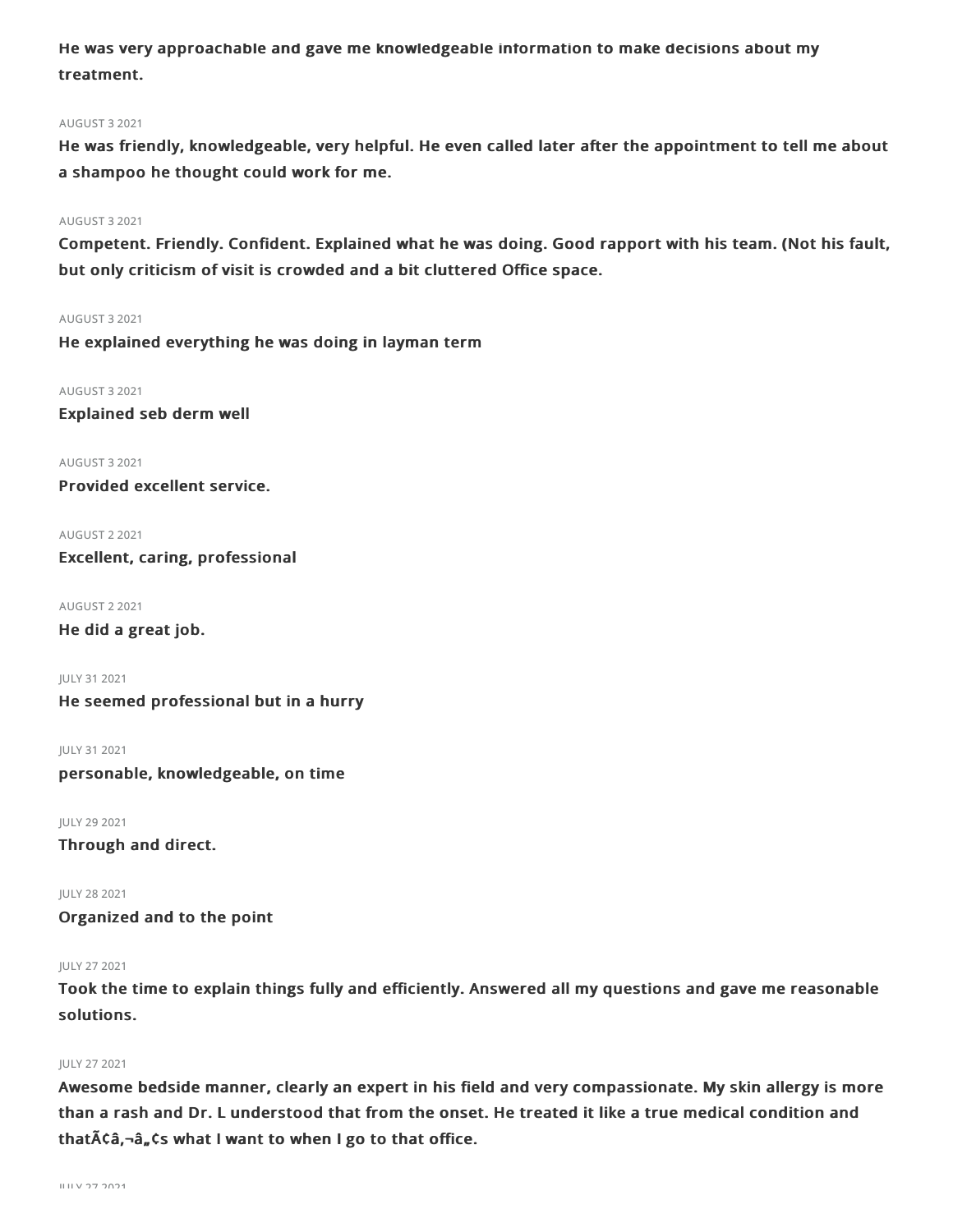Explained everything well and clearly, very kind and easy to talk to.

#### JULY 272021

I he is also very nice and informs the patient of exactly what is wrong and how it will be treated.

#### JULY 252021

Took time explaining why conditions may not be 100% cured and why meds should continue with less dosages.

#### JULY 242021

Took time to explain and for the examination

#### JULY 222021

Dr. Liszewski is very knowledgeable, is a good listener, and is very kind.

#### JULY 212021

Dr. Lweslzinski came prepped with all my history, which made me feel very comfortable and accelerated the time of my visit. Lweslzinski had expert medical knowledge and a relational interest in my well being that contributed to building an immediate loyalty to his practice.

#### JULY 202021

Competency. Bedside manner I.e. professional. Explains procedures.

JULY 202021

Doctor and staffs are very professional.

JULY 162021

Takes time to listen and answer questions clearly.

JULY 122021 Provides good care

JULY 122021

Great doctor

#### JULY 82021

Very attentive, engaging, thorough physician.

#### JULY 82021

Dr. Liszewski explained everything really thoroughly, made sure I understood everything, and asked a few times if I had any questions or wanted him to explain anything further. He also was realistic and straightforward about my long term options/expectations for dealing with my acne.

#### JULY 82021

quick, patient-focused, detailed in his explanations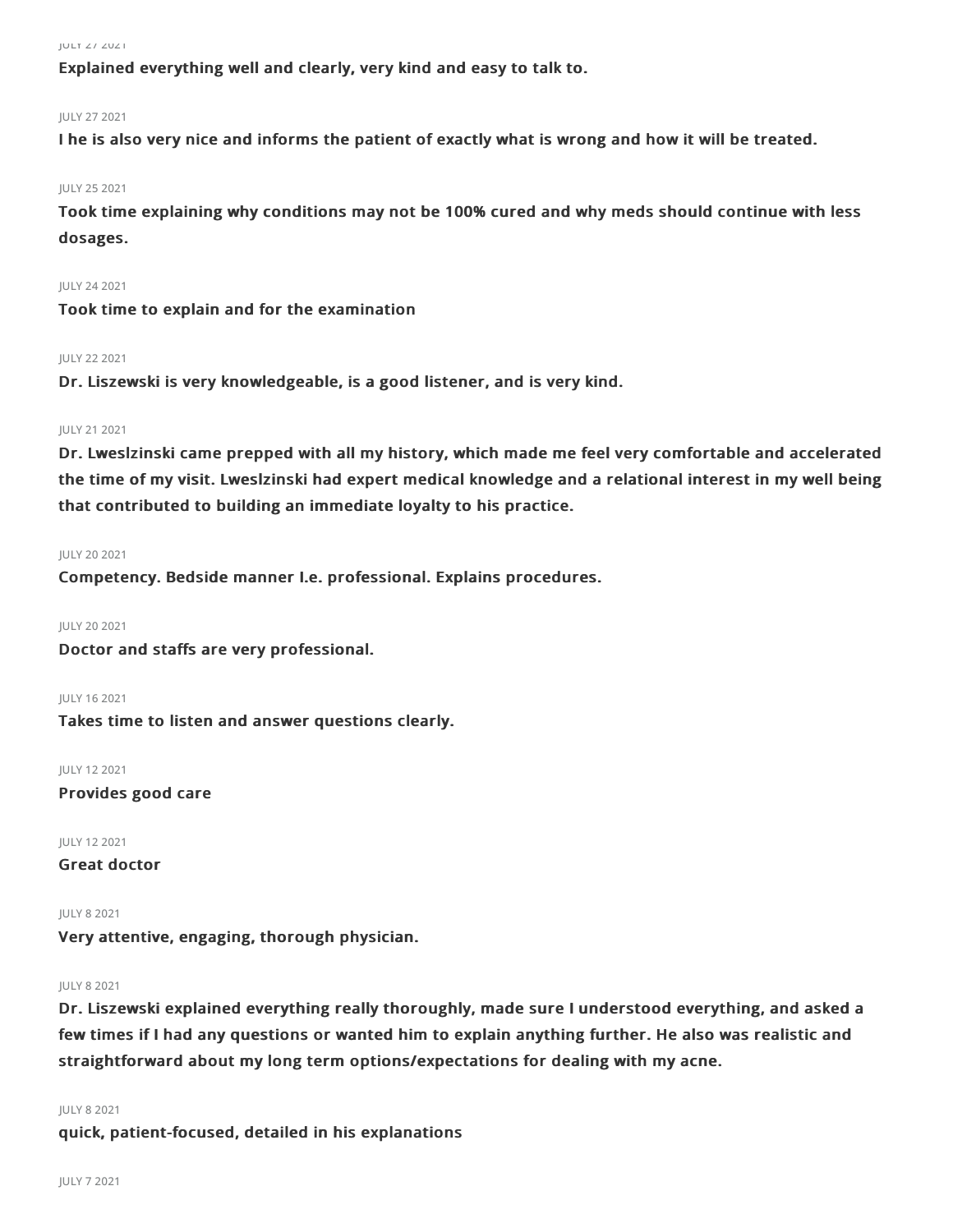He is thorough, efficient, friendly and approachable. Great experience, and I am so thankful to have established care with Dr. Liszewski.

#### JULY 62021

Wonderful, caring doctor

#### JULY 62021

Dr. Liszewski is professional and thorough. He explained everything he was doing so that I could learn from him. At the same time, he was not condescending in the least. I will absolutely recommend him to friends and family.

#### JULY 62021

Professional, knowledgeable, personable.

#### JULY 62021

Dr. Liszewski has made a huge difference in my well being since he came to NWMH. He has gotten to the bottom of my condition diagnostically, explained everything in detail in terms I understand, and has eased my suffering. I feel like I am on the right path for the first time since December 2018.

#### JULY 62021

Dr. Liszewski seems ultra knowledgeable and very talented. I am hopeful he can help me. However, he is the fifth doctor I have seen about my skin condition, and none of the prior four have been successful in helping me. So I have to see how this progresses.

#### JULY 62021

## Thank you!

#### JULY 22021

He was explanatory, Professional, empathetic And resourceful. I appreciate it greatly his understanding of and solutions for my problems.

#### JULY 22021

It would be a perfect ten if I was the type to make recommendations

#### JULY 22021

He is great, informative and very professional.

#### JULY 12021

He explained what he was going to do and why he was going it

#### JUNE 302021

Dr. Liszewski is very thorough ,answered all my questions and helped but my mind at ease . He is the first dermatologist to prescribe effective treatment for my condition. I would highly recommended him .

#### JUNE 262021

I was extremely impressed with Dr. Liszewski. My visit was very efficient and he thoroughly answered the questions I had. He is excellent at explaining things in a simplified level for patient understanding. And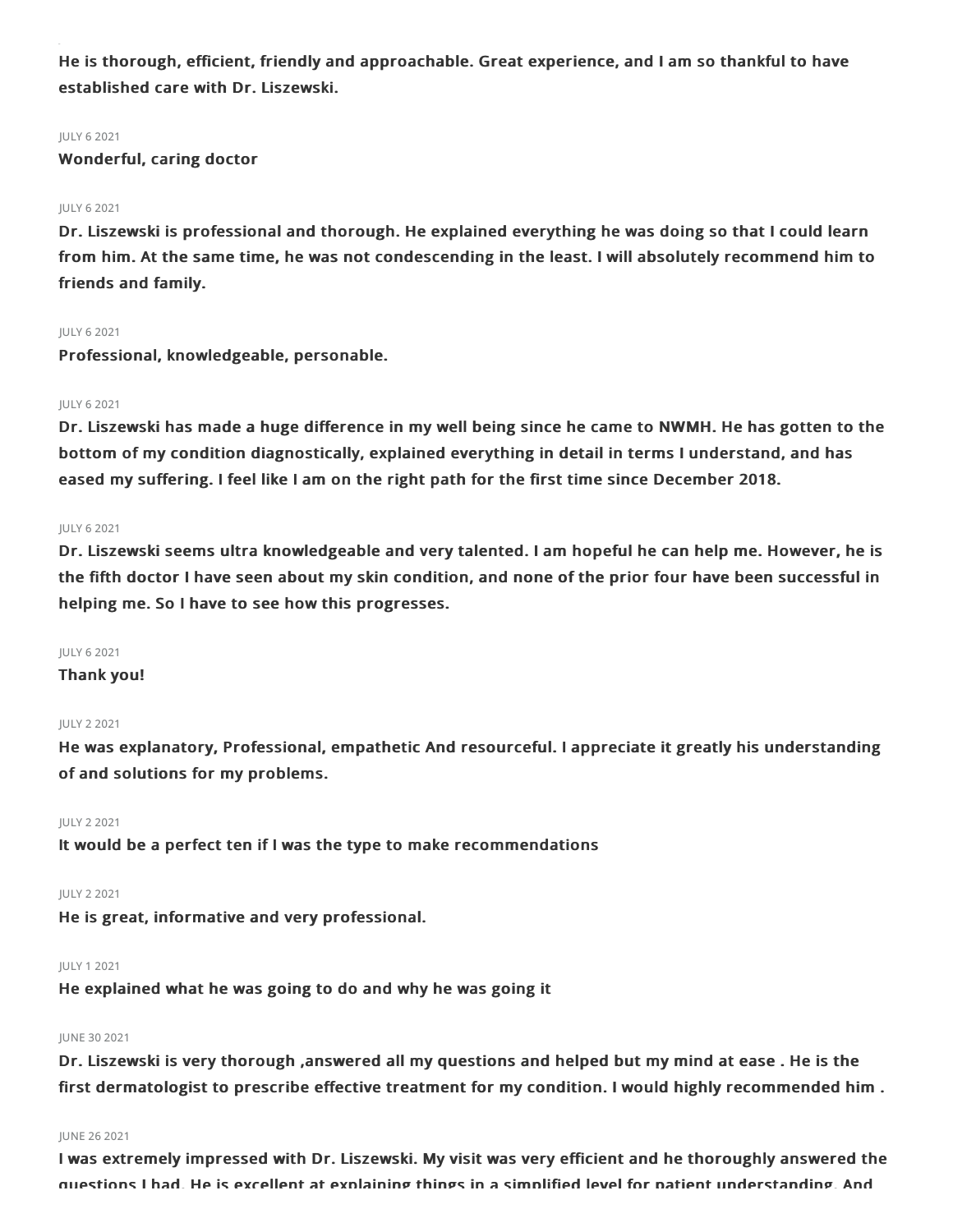questions I had. He is excellent at explaining things in a simplified level for patient understanding. And he doesn $\bar{A}$ ¢â,¬â, ¢t make you feel like just another patient. It is evident that he really cares, which is so valuable when it comes to receiving medical care! Amazing Dr, he really has a talent for his profession.

#### JUNE 262021

Quick. Direct. Confident.

#### JUNE 242021

Very interested and encouraging

JUNE 232021 Initial visit no results yet

#### JUNE 192021

He took time and care to explain diagnosis and treatment. He LISTENS, and is very kind. I haven $\tilde{A}$ Ca, $-\hat{a}_n$ Ct had a a Dr. like this in several years.

#### JUNE 182021

He is very patient and helpfull

#### JUNE 112021

Very thorough and doesn $\tilde{A}$ câ,  $\tilde{a}$ , Ct rush through the appointment

#### JUNE 102021

Dr. Liszewski listened to me, was personable, but efficient. It was the best dermatology visit I've ever had. I also liked the remote scribe. It seems like scribes are common in dermatology but I prefer just having my doctor in the room and no one else. I hope Northwestern continues this practice even after COVID is over.

#### JUNE 102021

He was very friendly. Asked me questions and from their examined and gave me my options to treatment. He could have very easily have told me I had to do patch test but he was honest and said I didn $\tilde{\text{AC}}$ â, $\tilde{\text{a}}$ , $\tilde{\text{C}}$ t have to go through that at the moment because it looked like I was getting better rather than worse by changing certain products I use.

#### JUNE 92021

Spot on diagnostic

#### JUNE 82021

Competent physician, very nice manners, pleasant personality. He made my "going to the doctor" a plesant experience

#### JUNE 82021

Friendly, efficient, knowledgeable

#### JUNE 42021

Dr. L was so great and explained everything thoroughly, two times. It was exactly what I needed. I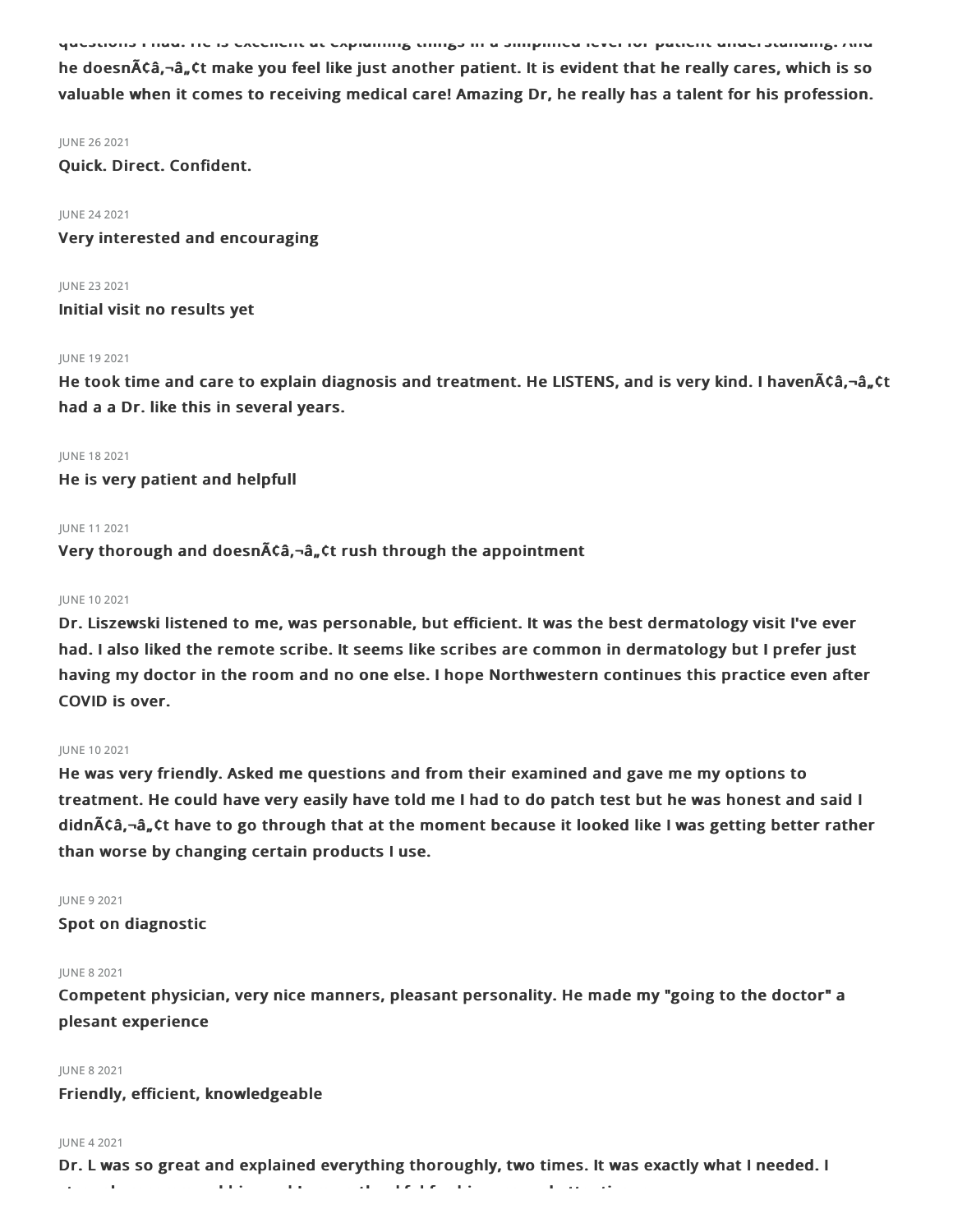strongly recommend him and I am so thankful for his care and attentiveness.

#### MAY 282021

One of the most approachable and knowledgeable doctors  $\tilde{A}\tilde{C}a$ ,  $\tilde{a}$ ,  $\tilde{C}$ ve come across.

#### MAY 282021

Dr. Liszewski is an incredible doctor, he is very knowledgeable and always makes me feel at ease!

#### MAY 28 2021

So nice and respectful. Great sense of humor and very personable and reassuring

#### MAY 26 2021

I believe he is a young man of concern and patience

### MAY 262021

Dr. Liszewski is knowledgeable (he shared info about a new Swedish study with me concerning topical steroids that was really enlightening), highly articulate, is gentle and thoughtful, and is advocating for me with my insurance company concerning prescriptions, which I really appreciate. My experiences with him have been outstanding, and  $\tilde{\mathsf{A}}$  angle already referred one person to his practice.

#### MAY 25 2021

Very polite and gave a excellent exam very professional

#### MAY 25 2021

Dr. Liszewski is very thorough and professional. He spent the right amount of time and explained things well.

#### MAY 25 2021

My Dr did a great job explaining everything about the procedure he was going to do and also did a thorough examine

#### MAY 25 2021

So professional so personal so willing to listen.

MAY 242021

Good doctor

#### MAY 21 2021

Very knowledgeable, good listener, proactive, understanding

#### MAY 20 2021

He is the best .

#### MAY 20 2021

Every appointment  $\tilde{A}\tilde{C}\hat{a}$ ,  $-\hat{a}$ ,  $\tilde{C}$ ve ever had with Liszewski starts on time, he is super friendly and engaging, listens first, and always comes prepared with treatment options. I $\tilde{\theta}$ Ca  $\neg$   $\tilde{a}$   $\pi$   $\tilde{a}$  referred 2 friends to Liszewski and they $\tilde{A}$ câ, $-\hat{a}_n$ , tve also said the same thing. He $\tilde{A}$ câ, $-\hat{a}_n$ cs seriously invested in his

patient's health.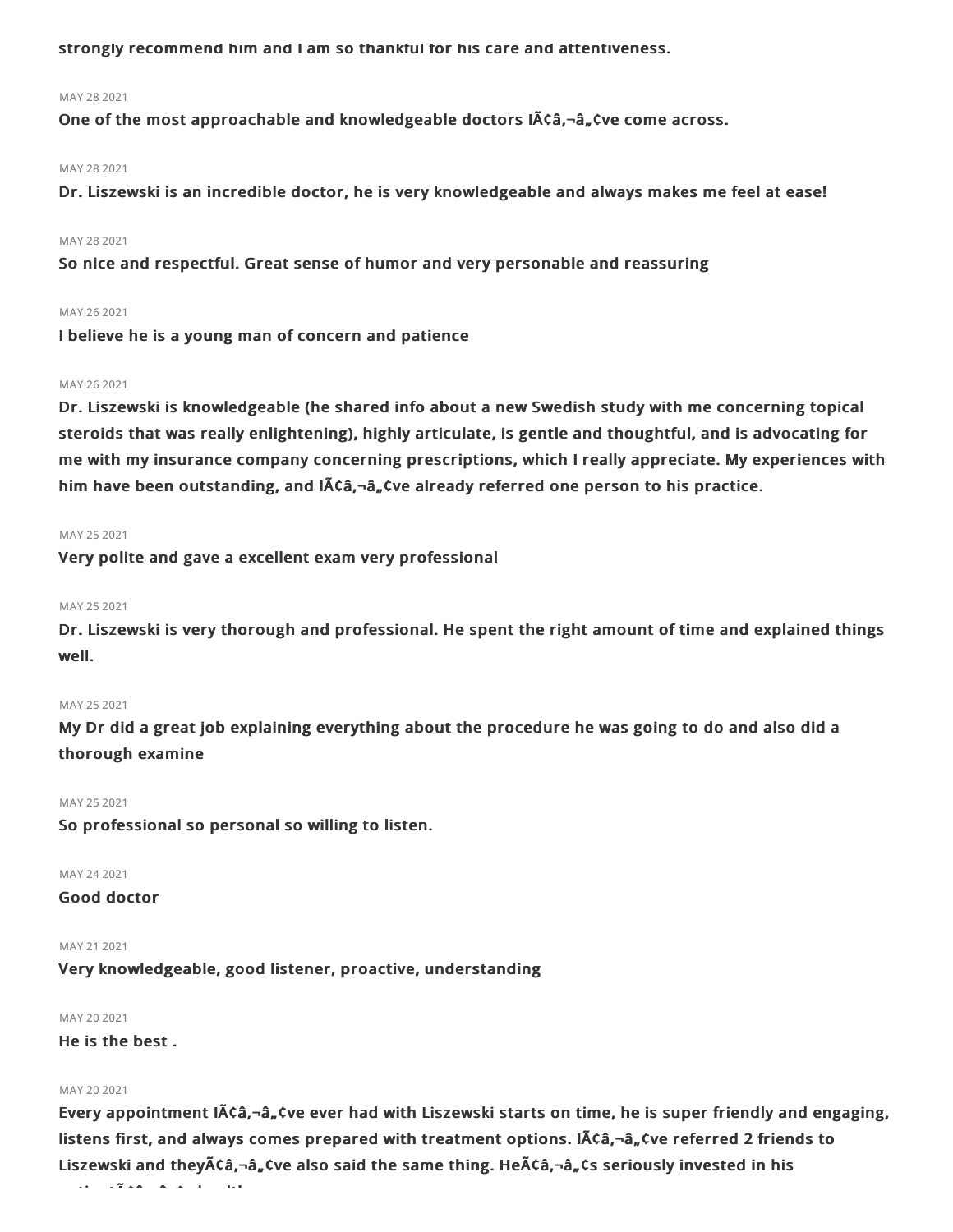#### patientA¢ä,¬ä"¢s health.

#### MAY 192021

He is nice to his patients and listen to their needs and whats going on with them and help them

#### MAY 182021

Dr. Liszewski was well prepared, it was clear he had reviewed my medical record before my visit. He performed a thorough exam and answered all my questions. He has a professional and empathetic manner.

#### MAY 182021

Great appointment very helpful and clear

#### MAY 18 2021

Dr Liszewski was very patient and open to answering my questions and making sure I was well informed with my situation.

#### MAY 18 2021

Dr. Liszewski was really friendly and professional. He took the time to answer all my questions thoroughly. His follow-up was great with my test results.

#### MAY 18 2021

listened to my concerns and answered my questions

#### MAY 172021

efficiency, preciseness

#### MAY 172021

Wonderful and warm experience from start to finish. Appreciate Dr. Liszewski and his resident for taking time to go over the diagnosis clearly and treatment options. Highly recommended.

#### MAY 142021

Dr. Liszewski made it very easy for me to understand what specific substance I am allergic to, and ways to avoid having issues with that allergen in the future. I also consented to having residents and med students in the room with me, and during my evaluation, I noticed that he seemed like an enthusiastic and thorough teacher to the trainees. They all seemed to be comfortable with him, and he allowed space for them to express their thoughts. It made the experience a good one for me as I felt very well attended-to. Everyone was also empathetic to my sadness upon learning my diagnosis.

#### MAY 132021

I liked him. Very thorough. See above for more specific details.

#### MAY 72021

Great beside manner, took the time to provide detailed explanations.

#### MAY 72021

Down to earth, honest, clear explanation, very efficient.